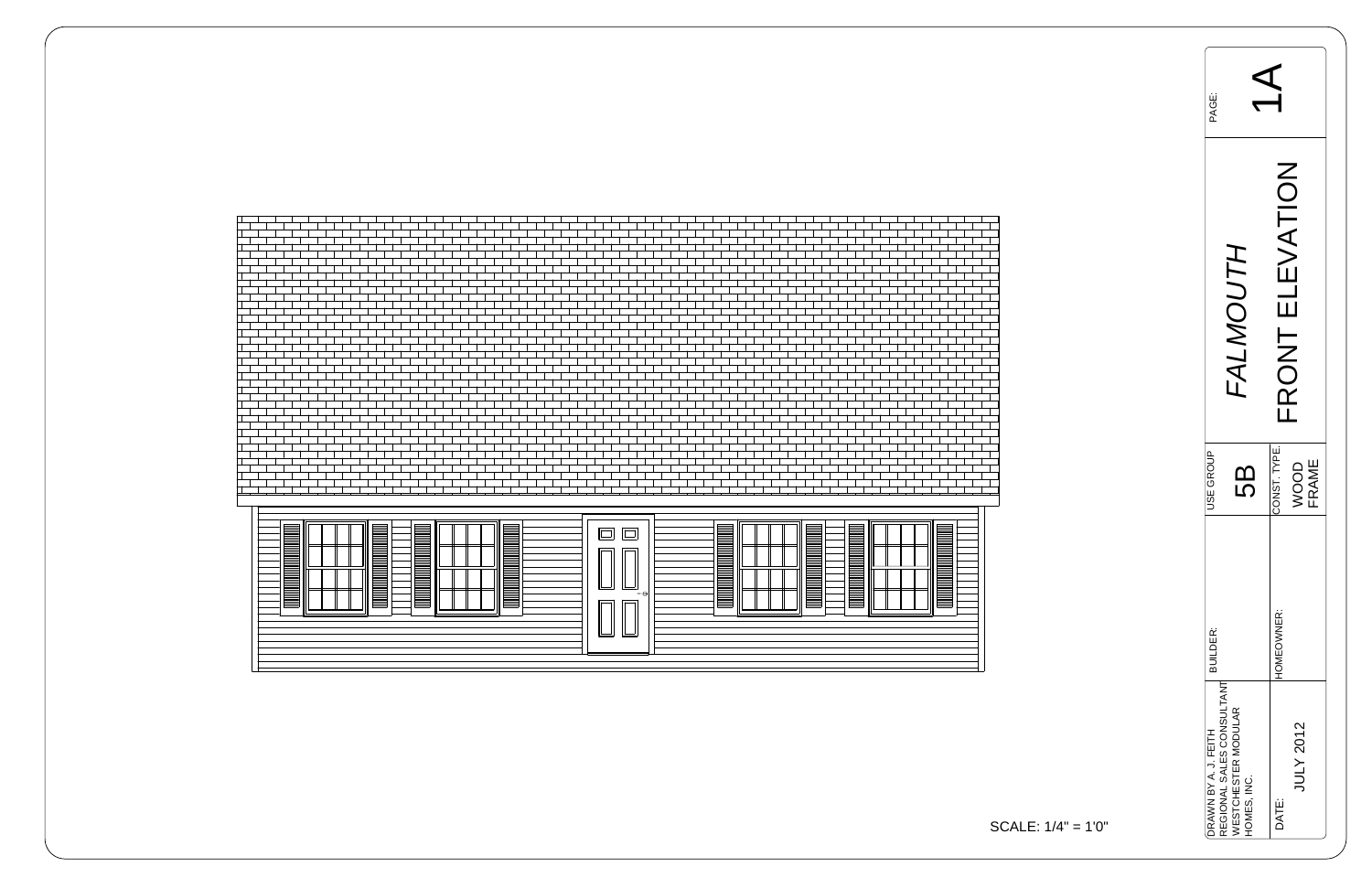| <b>PAGE:</b>                                      |                                                  |                                |  |
|---------------------------------------------------|--------------------------------------------------|--------------------------------|--|
|                                                   | /7∀_                                             | SIDE AND REAR<br><u>C</u><br>C |  |
| <b>JSE GROUP</b>                                  | 5                                                | CONST. TYPE.<br>OOD            |  |
| <b>BUILDER:</b>                                   |                                                  | HOMEOWNER:                     |  |
| REGIONAL SALES CONSULTANT<br>DRAWN BY A. J. FEITH | <b><i>NESTCHESTER MODULAR</i></b><br>HOMES, INC. | JULY 2012<br>DATE:             |  |





SCALE: 1/8" = 1'0"

RIGHT





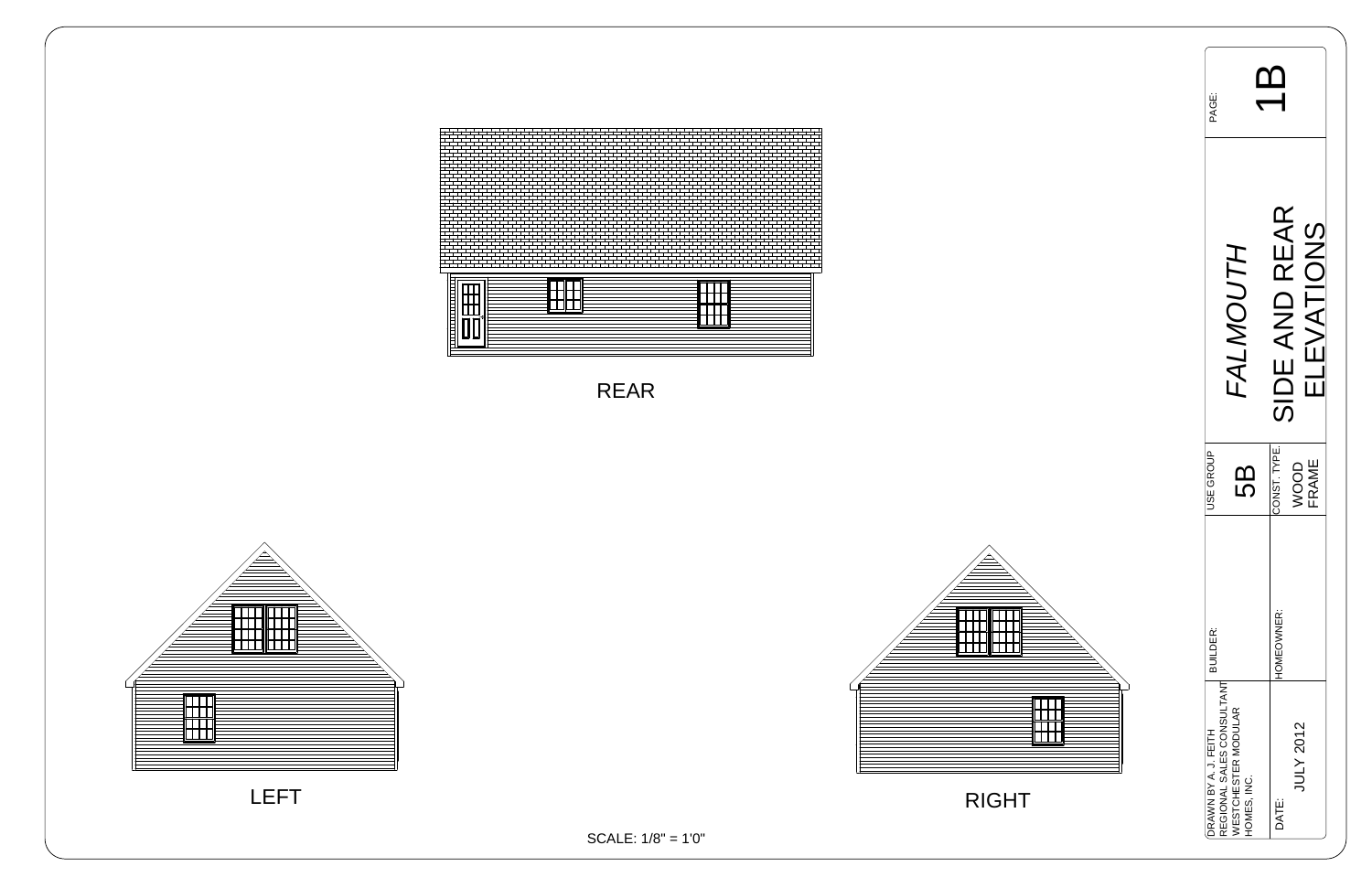